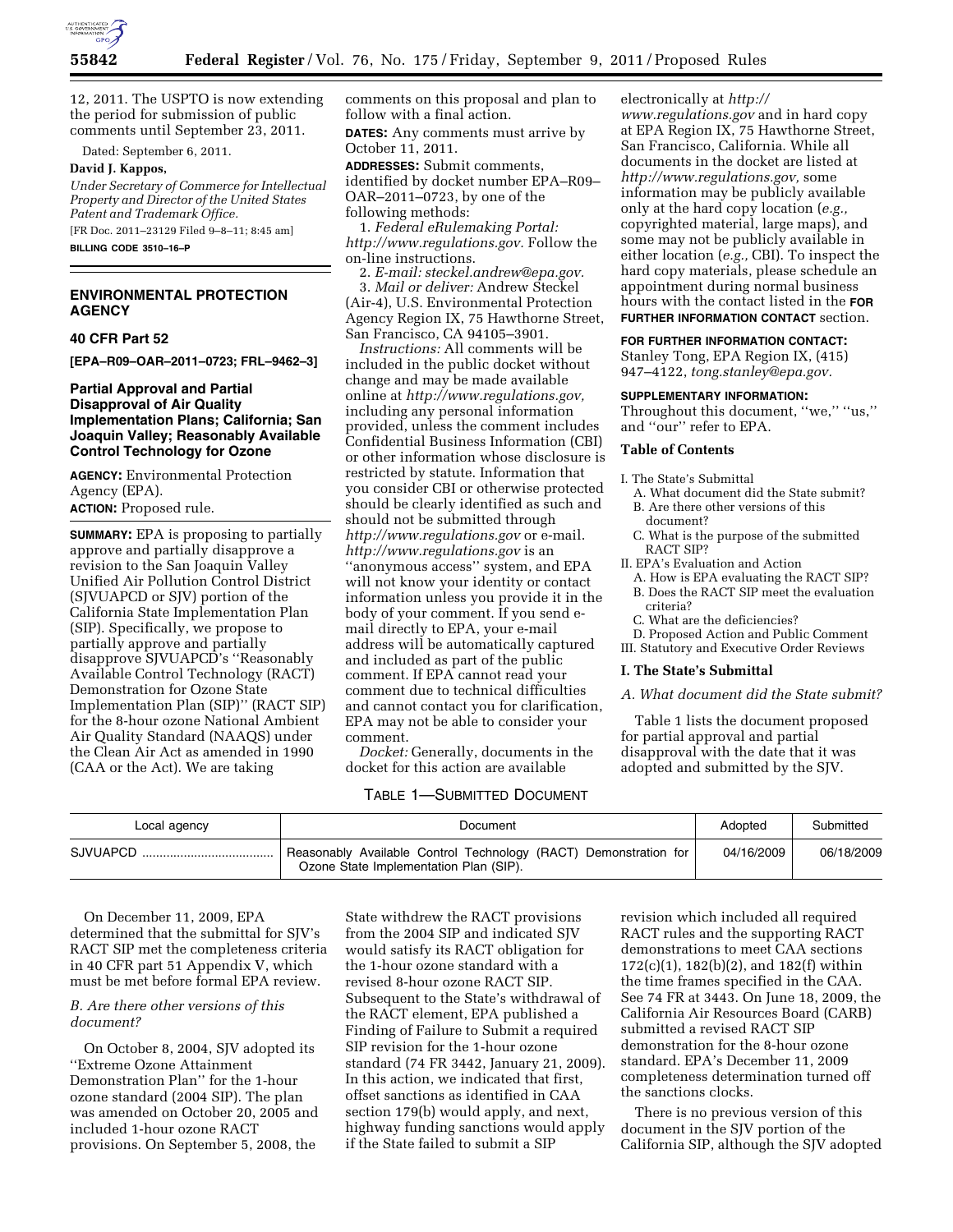a prior version of the RACT SIP on August 17, 2006, and submitted it to us on January 31, 2007.1 We are proposing to act on only the most recently submitted version, but we have also reviewed materials provided with the 2007 submittal.

## *C. What is the purpose of the submitted RACT SIP?*

Volatile Organic Compounds (VOC) and Oxides of Nitrogen  $(NO<sub>x</sub>)$  help produce ground-level ozone, or smog, which harms human health and the environment. Section 110(a) of the CAA requires States to submit enforceable regulations that control VOC and  $NO<sub>X</sub>$ emissions. Sections 182(b)(2) and (f) require that SIPs for ozone nonattainment areas classified as moderate or above include implementation of RACT for any source covered by a Control Techniques Guidelines (CTG) document and for any major source of VOC or NO<sub>X</sub>. The SJV is subject to these requirements because it is designated and classified as an extreme ozone nonattainment area for the 8-hour ozone NAAQS (40 CFR 81.305). Therefore, SJVUAPCD must adopt RACT level controls for all sources covered by a CTG document and for all major non-CTG sources of VOC or NO<sub>X</sub>.

Section IV.G. of the preamble to EPA's final rule to implement the 8-hour ozone NAAQS (70 FR 71612, November 29, 2005) discusses RACT SIP requirements. It states in part that where a RACT SIP is required, States implementing the 8-hour ozone standard must assure that RACT is met, either through a certification that previously required RACT controls represent RACT for 8-hour implementation purposes or through a new RACT determination. Since RACT may change over time as new technology becomes available or the cost of existing technology decreases, States must use the latest information available to demonstrate that their ozone SIPs continue to require RACT based on the current availability of technically and economically feasible controls. 70 FR at 71655. The submitted RACT SIP provides SJV's analyses of the District's compliance with the section 182 RACT requirements for both the 1 hour and 8-hour ozone NAAQS. EPA's technical support document (TSD) has more information about SJV's analyses.

## **II. EPA's Evaluation and Action**

*A. How is EPA evaluating the RACT SIP?* 

The rules and guidance documents that we used to evaluate SJV's RACT SIP include the following:

1. ''Final Rule to Implement the 8-Hour Ozone National Ambient Air Quality Standard—Phase 2'' (70 FR 71612; November 29, 2005).

2. ''State Implementation Plans, General Preamble for the Implementation of Title I of the Clean Air Act Amendments of 1990'' (57 FR 13498; April 16, 1992).

3. Enforceability—Section 110(a) of the CAA requires enforceable emission limitations and other control measures. Several EPA guidance documents are used to evaluate rule enforceability, including *Issues Relating to VOC Regulation Cutpoints, Deficiencies, and Deviations: Clarification to Appendix D of November 24, 1987* **Federal Register,**  May 25, 1988 (''The Blue Book''), and EPA Region IX's *Guidance Document for Correcting Common VOC and Other Rule Deficiencies,* August 21, 2001 (the ''Little Bluebook'').

4. ''State Implementation Plans; Nitrogen Oxides Supplement to the General Preamble for the Implementation of Title I of the Clean Air Act Amendments of 1990'' (57 FR 55620, November 25, 1992) ("the  $NO_X$ Supplement'').

5. Memorandum from William T. Harnett to Regional Air Division Directors (May 18, 2006), ''RACT Qs & As—Reasonably Available Control Technology (RACT) Questions and Answers''.

6. RACT SIPs, Letter dated March 9, 2006 from EPA Region IX (Andrew Steckel) to CARB (Kurt Karperos) describing Region IX's understanding of what constitutes a minimally acceptable RACT SIP.

7. RACT SIPs, Letter dated April 4, 2006 from EPA Region IX (Andrew Steckel) to CARB (Kurt Karperos) listing EPA's current CTGs, ACTs, and other documents which may help to establish RACT.

8. Comment letter dated May 18, 2006 from EPA Region IX (Andrew Steckel) to SJV (George Heinen) on the 8-hour Ozone Reasonably Available Control Technology—State Implementation Plan (RACT SIP) Analysis, draft staff report dated April 18, 2006.

9. Comment letter dated June 29, 2006 from EPA Region IX (Andrew Steckel) to SJV (George Heinen) on the 8-hour Ozone Reasonably Available Control Technology—State Implementation Plan (RACT SIP) Analysis, final draft staff report dated June 15, 2006.

10. Comment letter dated February 7, 2008 from EPA Region IX (Andrew Steckel) to SJV (George Heinen) on the 8-hour Ozone Reasonably Available Control Technology—State Implementation Plan (RACT SIP) Analysis, draft staff report dated December 17, 2007.

11. Comment letter dated April 1, 2009 from EPA Region IX (Andrew Steckel) to SJV (Errol Villegas) on the 8 hour Ozone Reasonably Available Control Technology—State Implementation Plan (RACT SIP) Analysis, for the April 16, 2009 Hearing.

## *B. Does the RACT SIP meet the evaluation criteria?*

SJV's staff report includes a table (Table 2–1) which lists all the CTG source categories and matches those CTG categories with the corresponding District rule that implements RACT. Given its designation and classification as an extreme ozone nonattainment area, SJV is also required to implement RACT for all ''major stationary sources'' of VOC or NO<sub>X</sub>—*i.e.*, sources that emit or have the potential to emit at least 10 tpy (CAA 182(e)). SJV staff searched for all source categories covered by a CTG and for sources that emit or have the potential to emit at least 10 tpy of VOC or  $NO<sub>x</sub>$ .

EPA's review of CARB's emissions inventory Web site indicated the District had identified all major sources except for potentially four sources. Further discussion with CARB and the District indicates that three of these facilities are subject to permit conditions limiting their emissions to below 10 tpy, and the fourth does not have VOC emission sources. See TSD at 8.

SJV identified two CTG categories (Shipbuilding and Ship Repair Operations—surface coating; and Manufacture of Synthesized Pharmaceutical Products), for which no sources covered by the CTGs currently operate in SJV. Further discussion with the District revealed a third CTG category (Manufacture of Pneumatic Rubber Tires), for which no covered sources operate in SJV. SJV has adopted and submitted, through CARB, negative declarations for all three of these CTG source categories.

SJV's RACT SIP analysis is extensive. For the most part, the District compared its rules against Federal and state regulations and to similar rules in the South Coast Air Quality Management District, Bay Area Air Quality Management District, Sacramento Metropolitan Air Quality Management District, and Ventura County Air Pollution Control District. In a few cases, the District concluded that a

<sup>&</sup>lt;sup>1</sup>The SJV also revised the RACT SIP on December 28, 2007 to lower the major source threshold to 10 tons per year (tpy) and to address four new Control Techniques Guidelines (CTG) documents. This revision was not submitted to EPA. See SJV 2009 RACT SIP dated April 16, 2009 pg. 1–3.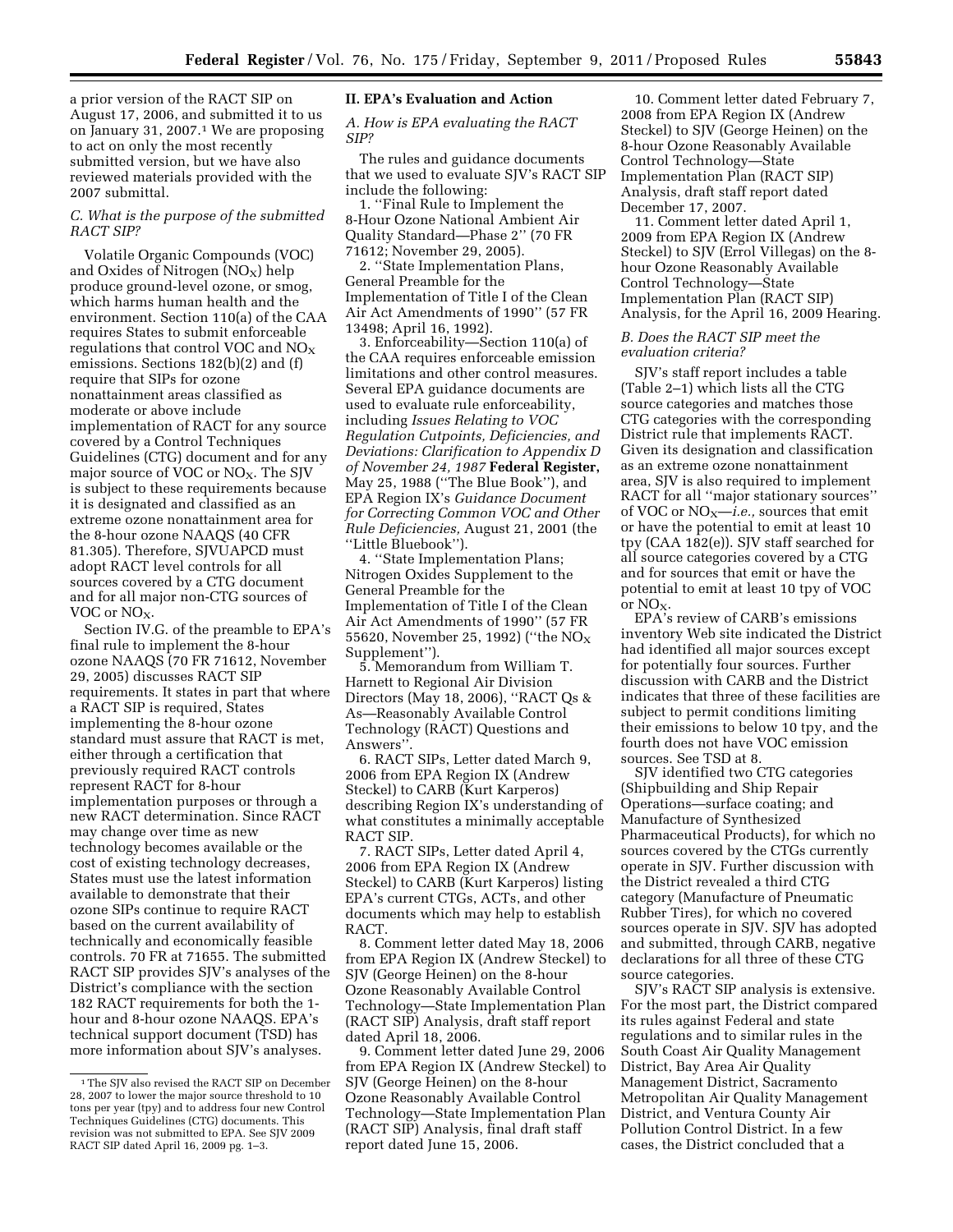recently approved SIP rule fulfills RACT because EPA evaluated it for RACT. We note that EPA's approval of a rule into the SIP does not necessarily mean that we have approved it as satisfying RACT—for example, EPA sometimes approves a rule only as a SIP strengthening action (*e.g.,* to update definitions, add test methods, or remove exemptions) or only to incorporate nonsubstantive changes.

We have independently evaluated each of the SJV rules and associated analysis to determine whether the RACT SIP meets CAA Section 182 RACT requirements.

Specifically, we divided SJV's rules into the following categories and evaluated each rule for compliance with RACT requirements.

Group 1: Rules that EPA recently approved or proposed to approve as implementing RACT.

Group 2: Rules for which we are not aware of more stringent controls that are reasonably available.

Group 3: Rules that EPA has disapproved or proposed to disapprove, in full or in part, because SJV has failed to demonstrate they fully satisfy current RACT requirements.

We identify below the rules in Group 3. Our TSD contains more detailed analysis.

### *C. What are the deficiencies?*

The District has not demonstrated that the following rules fully satisfy current RACT requirements. SJV is working to address our comments and has held or is scheduled to hold public workshops to amend the rules or provide additional analysis. Several of these rules were recently amended and submitted to EPA.

1. Rule 4352—Solid Fuel Fired Boilers, Steam Generators, and Process Heaters—final limited approval/ disapproval October 1, 2010 (75 FR 60623). District workshop tentatively planned for October 2011.

2. Rule 4401—Steam Enhanced Crude Oil Production Wells—final limited approval/disapproval January 26, 2010 (75 FR 3996). Amendments submitted to EPA on July 28, 2011.

3. Rule 4402—Crude Oil Production Sumps—final limited approval/ disapproval July 7, 2011 (76 FR 39777). District workshop tentatively planned for October 2011.

4. Rule 4605—Aerospace Assembly and Component Coating Operations final limited approval/disapproval January 26, 2010 (75 FR 3996). Amendments submitted to EPA on July 28, 2011.

5. Rule 4625—Wastewater Separators—final limited approval/ disapproval July 7, 2011 (76 FR 39777). District workshop tentatively planned for October 2011.

6. Rule 4682—Polystyrene, Polyethylene, And Polypropylene Products Manufacturing—proposed disapproval July 15, 2011 (76 FR 41745). District workshop tentatively planned for October 2011.

7. Rule 4684—Polyester Resin Operations—final limited approval/ disapproval January 26, 2010 (75 FR 3996). Amendments adopted August 18, 2011, not yet submitted to EPA.

In addition, EPA is currently evaluating three rules not included in Groups 1, 2, or 3. These rules are listed below and identified under Group 4 in our TSD as rules for which we have not yet made a RACT determination. EPA will determine whether these rules satisfy RACT through separate rulemaking actions, subject to public notice and comment.

1. Rule 4566—Compost—adopted August 18, 2011, not yet submitted to EPA.

2. Rule 4694—Wine Fermentation and Storage Tanks—amendments adopted August 18, 2011, not yet submitted to EPA.

3. Fumigant Volatile Organic Compound Regulations—California Department of Pesticide Regulation submitted August 2, 2011.

## *D. EPA's Proposed Actions and Potential Consequences*

1. EPA's Proposed Approvals and Disapprovals

For the reasons discussed above and explained more fully in the TSD, EPA proposes to partially approve and partially disapprove SJVUAPCD's RACT SIP submitted June 18, 2009. Specifically, under CAA section  $110(k)(3)$ , we propose to approve those elements of the RACT SIP that pertain to the SJV rules identified in Groups 1 or 2, which EPA has either fully approved or proposed to fully approve as satisfying the RACT requirements of CAA sections 182(b)(2) and (f).

Also under CAA section 110(k)(3), we propose to disapprove those elements of the RACT SIP that pertain to the SJV rules identified in Group 3, which EPA has either disapproved or proposed to disapprove in whole or in part, for failure to satisfy RACT requirements, and those elements of the RACT SIP that pertain to the rules in Group 4, for which EPA has not yet made a RACT determination. We will not finalize this partial disapproval, however, with respect to any rule that we fully approve as satisfying RACT before finalizing action on this RACT SIP.

We will accept comments from the public on this proposed partial approval and partial disapproval for the next 30 days.

2. CAA Consequences of a Final Disapproval

EPA is committed to working with CARB and the District to resolve the remaining RACT deficiencies identified in this proposed action. However, should we finalize the proposed partial disapproval of the RACT SIP, the offset sanction in CAA section 179(b)(2) would apply in the SJV ozone nonattainment area 18 months after the effective date of such final disapproval. The highway funding sanctions in CAA section 179(b)(1) would apply in the area six months after the offset sanction is imposed. Neither sanction will be imposed if California submits and we approve prior to implementation of sanctions, SIP revisions that correct the deficiencies identified in our proposed action.

In addition, CAA section 110(c)(1) provides that EPA must promulgate a Federal Implementation Plan (FIP) within two years after finding that a State has failed to make a required submission or disapproving a State implementation plan submission in whole or in part, unless EPA approves a SIP revision correcting the deficiencies within that two-year period. EPA previously found that the State had failed to submit a plan revision for SJV addressing the CAA section 182 RACT requirements for the 1-hour ozone standard, starting a FIP clock that expired on January 21, 2011. See 74 FR 3442 (January 21, 2009). EPA is currently in litigation with environmental groups concerning this previous FIP deadline.

# **III. Statutory and Executive Order Reviews**

Under the CAA, the Administrator is required to approve a SIP submittal that complies with the provisions of the Act and applicable Federal regulations. 42 U.S.C. 7410(k); 40 CFR 52.02(a). Thus, in reviewing SIP submittals, EPA's role is to approve state choices, provided that they meet the criteria of the CAA. This action merely proposes to partially approve and partially disapprove State law as meeting Federal requirements and does not impose additional requirements beyond those imposed by State law.

# *A. Executive Order 12866, Regulatory Planning and Review*

This proposed action is not a ''significant regulatory action'' under the terms of Executive Order (EO) 12866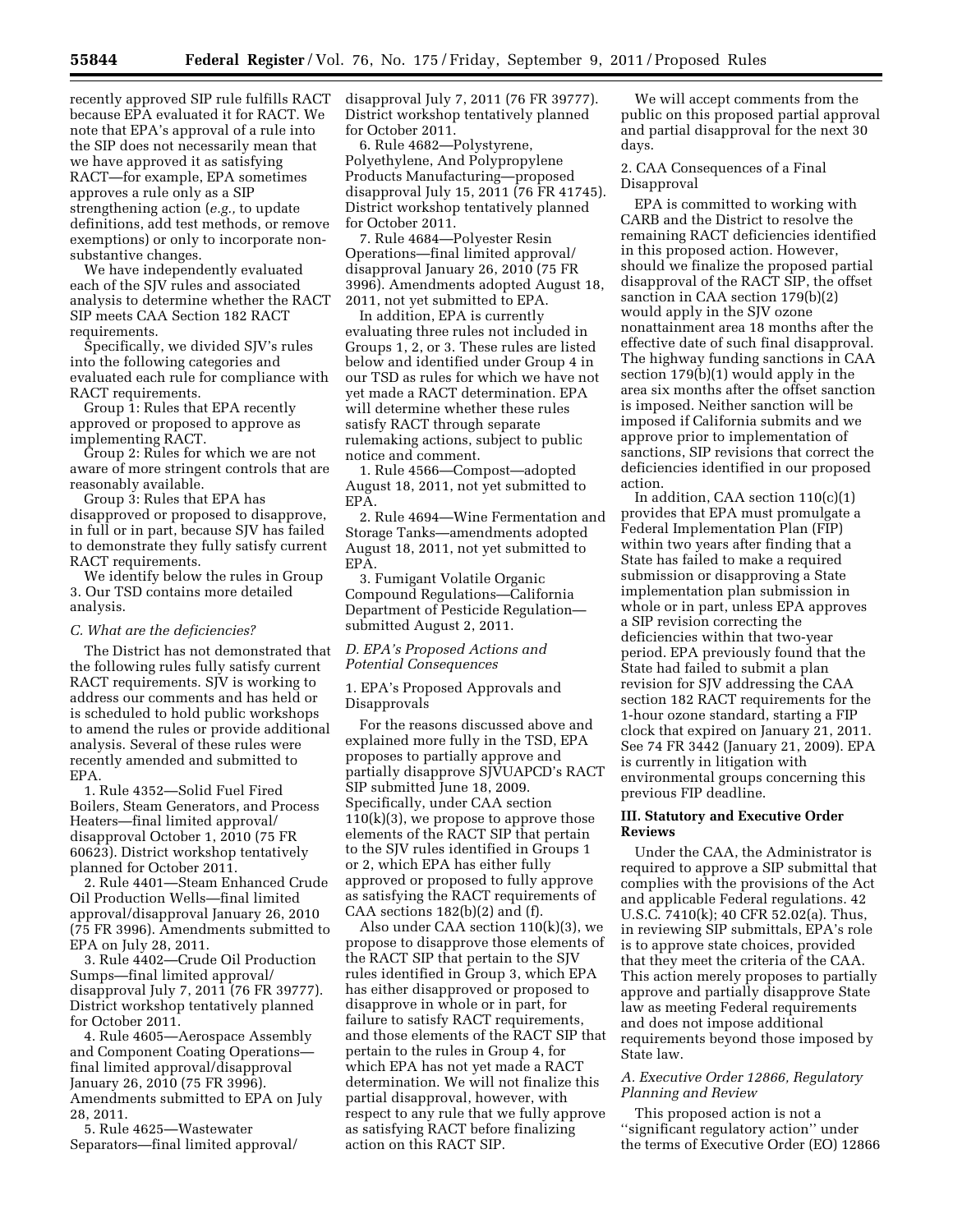(58 FR 51735, October 4, 1993) and is therefore not subject to review under the EO.

### *B. Paperwork Reduction Act*

This proposed action does not impose an information collection burden under the provisions of the Paperwork Reduction Act, 44 U.S.C. 3501 *et seq,*  because this proposed partial approval and partial disapproval under section 110 and subchapter I, part D of the Clean Air Act will not in-and-of itself create any new information collection burdens but simply proposes to disapprove certain State requirements submitted for inclusion in the SIP. Burden is defined at 5 CFR 1320.3(b).

### *C. Regulatory Flexibility Act*

The Regulatory Flexibility Act (RFA) generally requires an agency to conduct a regulatory flexibility analysis of any rule subject to notice and comment rulemaking requirements unless the agency certifies that the rule will not have a significant economic impact on a substantial number of small entities. Small entities include small businesses, small not-for-profit enterprises, and small governmental jurisdictions. For purposes of assessing the impacts of today's rule on small entities, small entity is defined as: (1) A small business as defined by the Small Business Administration's (SBA) regulations at 13 CFR 121.201; (2) a small governmental jurisdiction that is a government of a city, county, town, school district or special district with a population of less than 50,000; and (3) a small organization that is any not-for-profit enterprise which is independently owned and operated and is not dominant in its field.

After considering the economic impacts of today's proposed rule on small entities, I certify that this proposed action will not have a significant impact on a substantial number of small entities. This proposed rule does not impose any requirements or create impacts on small entities. This proposed partial approval and partial disapproval of the SIP under CAA section 110 and subchapter I, part D of the Clean Air Act will not in-and-of itself create any new requirements but simply disapproves certain State requirements submitted for inclusion in the SIP. Accordingly, it affords no opportunity for EPA to fashion for small entities less burdensome compliance or reporting requirements or timetables or exemptions from all or part of the rule. The fact that the Clean Air Act prescribes that various consequences (*e.g.,* higher offset requirements) may or will flow from a final disapproval does

not mean that EPA either can or must conduct a regulatory flexibility analysis for this action. Therefore, this proposed action will not have a significant economic impact on a substantial number of small entities.

We continue to be interested in the potential impacts of this proposed rule on small entities and welcome comments on issues related to such impacts.

## *D. Unfunded Mandates Reform Act*

This proposed action contains no Federal mandates under the provisions of Title II of the Unfunded Mandates Reform Act of 1995 (UMRA), 2 U.S.C. 1531–1538 for State, local, or Tribal governments or the private sector. EPA has determined that the proposed disapproval action does not include a Federal mandate that may result in estimated costs of \$100 million or more to either State, local, or Tribal governments in the aggregate, or to the private sector. This action proposes to partially approve and partially disapprove pre-existing requirements under State or local law, and imposes no new requirements. Accordingly, no additional costs to State, local, or Tribal governments, or to the private sector, result from this action.

## *E. Executive Order 13132, Federalism*

Executive Order 13132, entitled ''Federalism'' (64 FR 43255, August 10, 1999), requires EPA to develop an accountable process to ensure ''meaningful and timely input by State and local officials in the development of regulatory policies that have federalism implications.'' ''Policies that have federalism implications'' is defined in the Executive Order to include regulations that have ''substantial direct effects on the States, on the relationship between the national government and the States, or on the distribution of power and responsibilities among the various levels of government.''

This proposed action does not have federalism implications. It will not have substantial direct effects on the States, on the relationship between the national government and the States, or on the distribution of power and responsibilities among the various levels of government, as specified in Executive Order 13132, because it merely proposes to partially approve and partially disapprove certain State requirements submitted for inclusion in the SIP and does not alter the relationship or the distribution of power and responsibilities established in the CAA. Thus, Executive Order 13132 does not apply to this action.

## *F. Executive Order 13175, Coordination With Indian Tribal Governments*

This proposed action does not have Tribal implications, as specified in Executive Order 13175 (65 FR 67249, November 9, 2000), because the SIP EPA is proposing to partially approve and partially disapprove would not apply in Indian country located in the state, and EPA notes that it will not impose substantial direct costs on Tribal governments or preempt Tribal law. Thus, Executive Order 13175 does not apply to this action.

# *G. Executive Order 13045, Protection of Children From Environmental Health Risks and Safety Risks*

EPA interprets EO 13045 (62 FR 19885, April 23, 1997) as applying only to those regulatory actions that concern health or safety risks, such that the analysis required under section 5–501 of the EO has the potential to influence the regulation. This proposed action is not subject to EO 13045 because it is not an economically significant regulatory action based on health or safety risks subject to Executive Order 13045 (62 FR 19885, April 23, 1997). This proposed partial approval and partial disapproval of the SIP under section 110 and subchapter I, part D of the Clean Air Act will not in and of itself create any new regulations but simply disapproves certain State requirements submitted for inclusion in the SIP.

## *H. Executive Order 13211, Actions That Significantly Affect Energy Supply, Distribution, or Use*

This proposed rule is not subject to Executive Order 13211 (66 FR 28355, May 22, 2001) because it is not a significant regulatory action under Executive Order 12866.

## *I. National Technology Transfer and Advancement Act*

Section 12(d) of the National Technology Transfer and Advancement Act of 1995 (''NTTAA''), Public Law 104–113, 12(d) (15 U.S.C. 272 note) directs EPA to use voluntary consensus standards in its regulatory activities unless to do so would be inconsistent with applicable law or otherwise impractical. Voluntary consensus standards are technical standards (*e.g.,*  materials specifications, test methods, sampling procedures, and business practices) that are developed or adopted by voluntary consensus standards bodies. NTTAA directs EPA to provide Congress, through OMB, explanations when the Agency decides not to use available and applicable voluntary consensus standards.